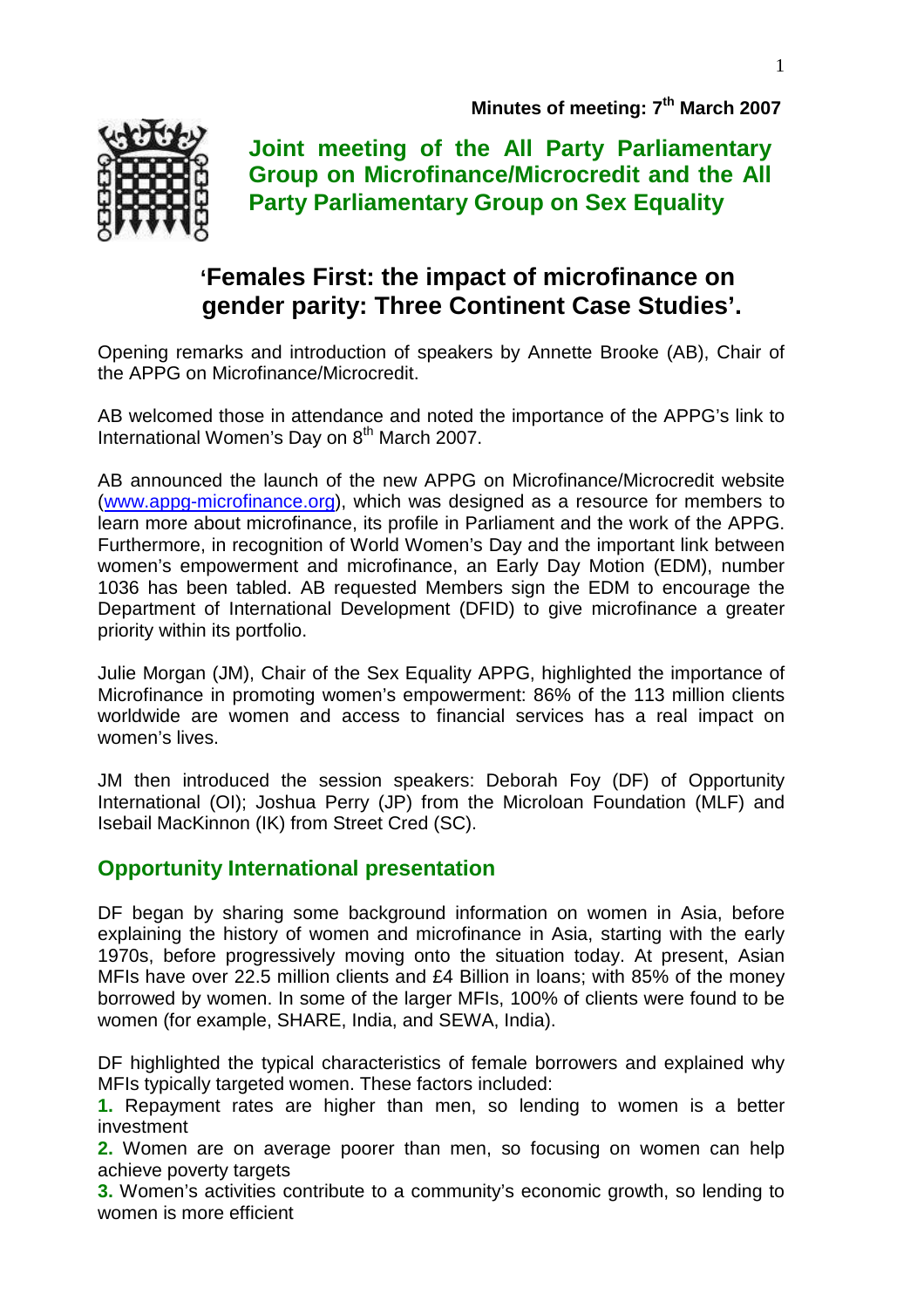When questioning the benefits of microfinance loans for women, DF looked at both positive and negative impact. Overall, the positive points far outweighed the negative – as demonstrated by a large variety of reports and case studies. Microfinance loans not only increased women's assets, but gave them increased status in the household and the community, and girl's school attendance rates were improved. The negative impacts included increased household tensions and the possible loss of control of the loans to the husband.

To try and overcome the negative impact, OI is:

- **1.** Being more responsive to client's specific needs
- **2.** Improving the current strategy for gender policy

DF concluded that microfinance is not a cure for all gender discrimination. It must be combined with other programmes that promote female literacy and provide better access to basic health care. However, by giving women access to the economic means to lift themselves out of poverty, microfinance is a critical first step on the road to female empowerment.

#### **MicroLoan Foundation Presentation**

JP began by explaining the focus of the MLF as a UK-based charity providing small loans, basic business training and savings services to women in sub-Saharan Africa. The loans are given to groups of women who take collective responsibility for repayment.

JP highlighted the central problem with providing microfinance in Africa: the high operating costs and rural client base made it an unprofitable venture. Other considerations include the unfavourable political, infrastructural and macroeconomic factors as well as the immature banking and commercial sections. With respect to women in microfinance, the problems included the high illiteracy rate, the vulnerability of women as the primary carer and food producers in the family setting, as well as the low social status of women in the developing world. However, to promote gender equality and human rights, MFIs should continue to target women.

Using a series of examples, JP highlighted how targeting women not only encouraged female empowerment, but also encouraged financial self-sustainability and alleviated poverty. MLF's work in Malawi was primarily aimed at families, with over 10,000 loans since inception and services tailored to suit rural, poor, women. MLF also provided training sessions and helped create more diverse economies.

In the future, MLF plans to increase the number of loans and develop "Microventure" advanced skills training, so that clients can move into higher margin businesses. Their gender-targeted programmes will be established to deliver credit and training for women, with future generations being encouraged to undertake similar projects.

### **StreetCred presentation**

IM began by explaining SC's work as part of the wider Quaker Social Action (QSA) regeneration charity, which works in East London to tackle poverty and social exclusion. SC began in 1999 as a microcredit project that encourages and supports women to start their own business.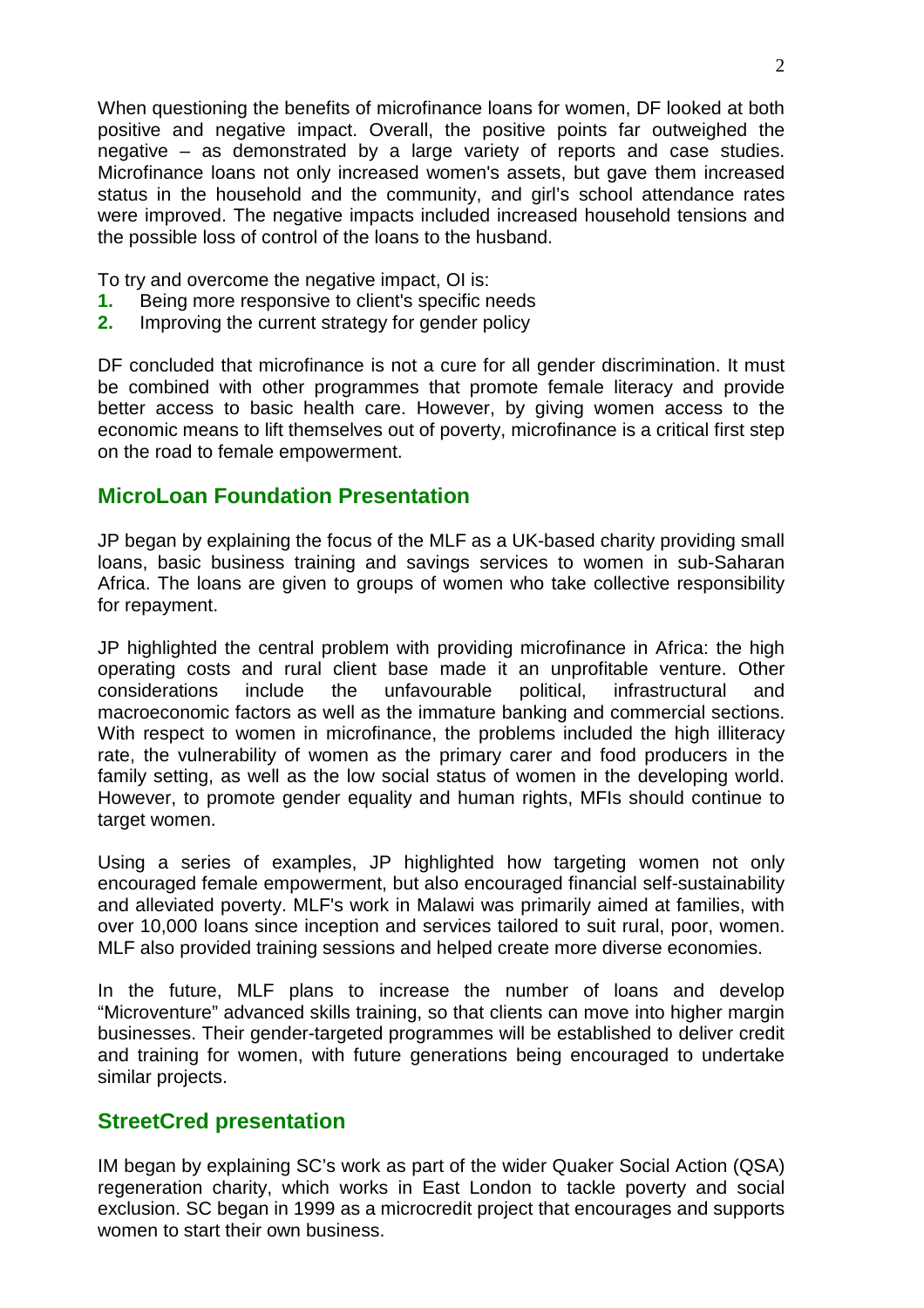Over the past 7 years, SC has gained over 500 clients, spanning a wide range of groups, including: unemployed or low-income women; black or minority ethnic women; women with English as a second language; lone parents and third age (50 years plus) women. SC clients create groups of 4-6 women and within those groups, the clients support each other to develop their own small business – based on the original Grameen group lending model.

IM continued with two examples of SC clients: Karen Winchester (KW) and Naglaa Sadik Mustafa (NSM). KW set up her own Caribbean Restaurant in 2003 and since then, she has set up Caribbean cookery classes and is writing a Caribbean cookery book. NSM worked as a translator in the Sudan and came to the UK as a refugee in 1997; with the help of SC, she learnt how to get published and has since written two books.

## **Questions**

Jane, MA student – question on OI's impact measuring tool 'CIMS'

DF **–** SIMS was created in 2002 in recognition of the need to measure the social, economic, political and spiritual impact of loans on clients. In practice this requires a quarterly meeting with loan officers (in each country which OI operates in) and a selection of clients, to complete questionnaires. CIMS reports are produced every 3 months for each MFI which include recommendations for change, such as readjusting repayment rates and promoting savings.

Jan Grasty, UNIFEM – question on whether OI provides any counselling services with regard to the cultural changes which may arise through access to microfinance

DF – OI do not provide counselling services as standard but do link with NGOs and counselling services providers in country. OI does offer legal aid but sees itself as an MFI and focuses on what it does best.

Yayha – Muslim Aid – question on why MF is not being more widely used in the UK and what potential there is for scaling up in the UK context

JP - much of the origins of MF lie in institutions which pre-date MFIs, such as credit unions. In addition, some banks such as TSB were originally a bank for the poor. JP suggested that MF may not be prevalent now due to a number of reasons, including the diminished nature of the importance of community.

DF – OI work where the need is greatest, which is currently thought to be Africa, noted that just 5% of Malawian's have access to a bank account.

IM – some women use more traditional sources of loans such as family and friends rather than looking to tap into regulated loans. SC is now looking to expand to more financially excluded communities such as sex workers and Roma families. In addition, the need to charge an APR (even though SC is not profit making) is problematic for some potential clients.